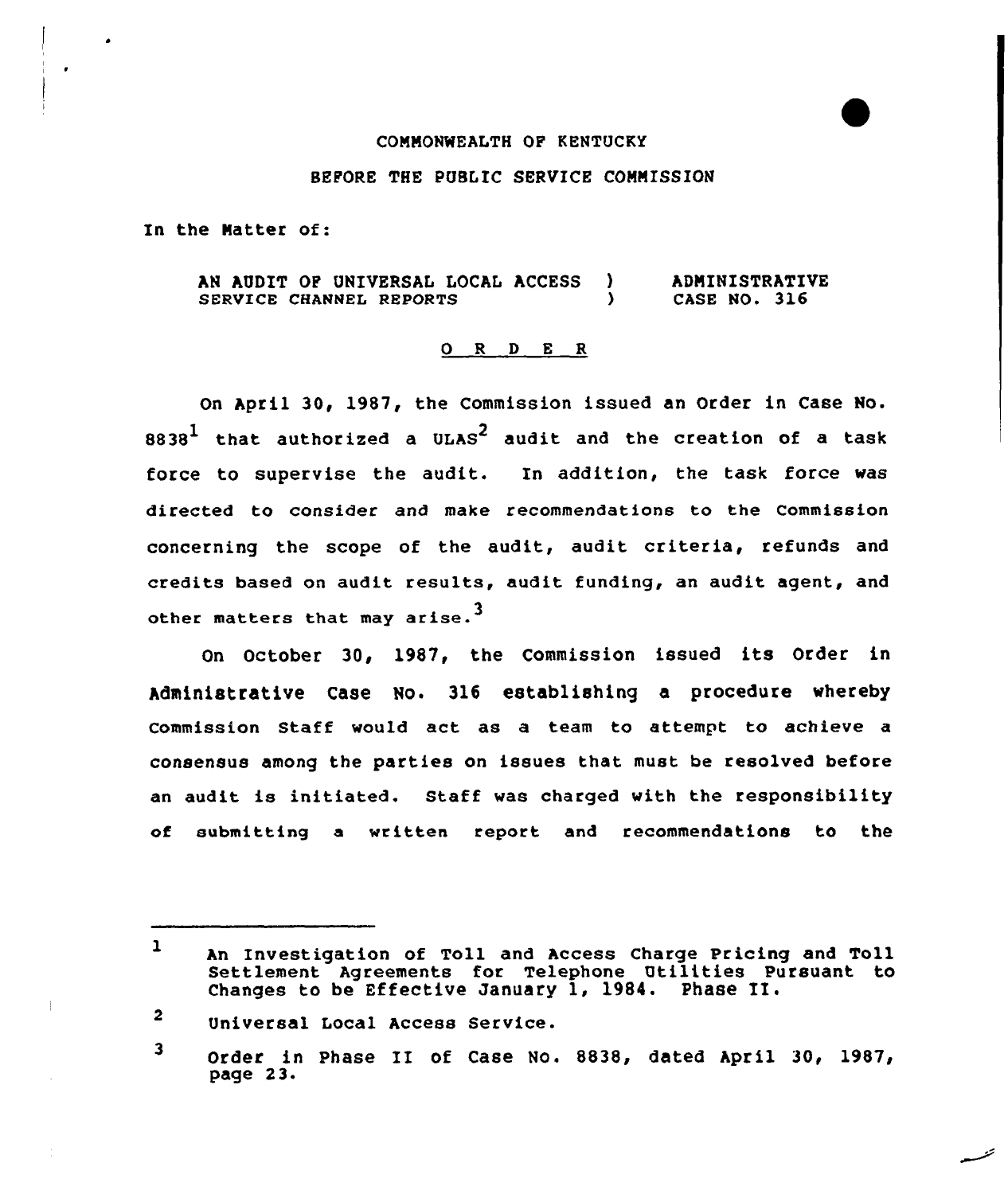Commission with any dissenting opinions of the parties attached thereto.

The Commission has reviewed the "Report to the Commission," attached as Appendix <sup>A</sup> to this Order, and the dissenting opinions of AT&T Communications of the South Central States, Inc. ("AT&T"), filed April 19, 1988, and of Ncl Telecommunications Corporation ("NCI"), filed April 20, 1988, and other matters of record regarding the OLAS audit. The responses to the parties' dissents are individually addressed as follows.

AT&T's response ob)ects to the recommendation of the Commission Staff that the audit should be paid on an as-completed basis using the allocator in effect during the audit process. AT&T proposes that the cost of the audit should be paid by the party requesting the audit unless another party is found to be in non-compliance, in which case that carrier should be liable for the cost of the audit.

In the opinion of the Commission, allocating the cost of the audit based on the allocator in effect during the audit is the most reasonable, the most equitable, and the least complex method available. In support of its position, the Commission points out that, in accordance with the ULAS tariff, other administrative costs are included in the ULAS revenue requirement.

If, as AT&T proposes, the coat of the audit is borne by the party requesting the audit, the cost will be inordinately burdensome on the smaller carriers seeking relief. Further, as AT&T proposes the cost of the audit is borne by the carrier found

 $-2-$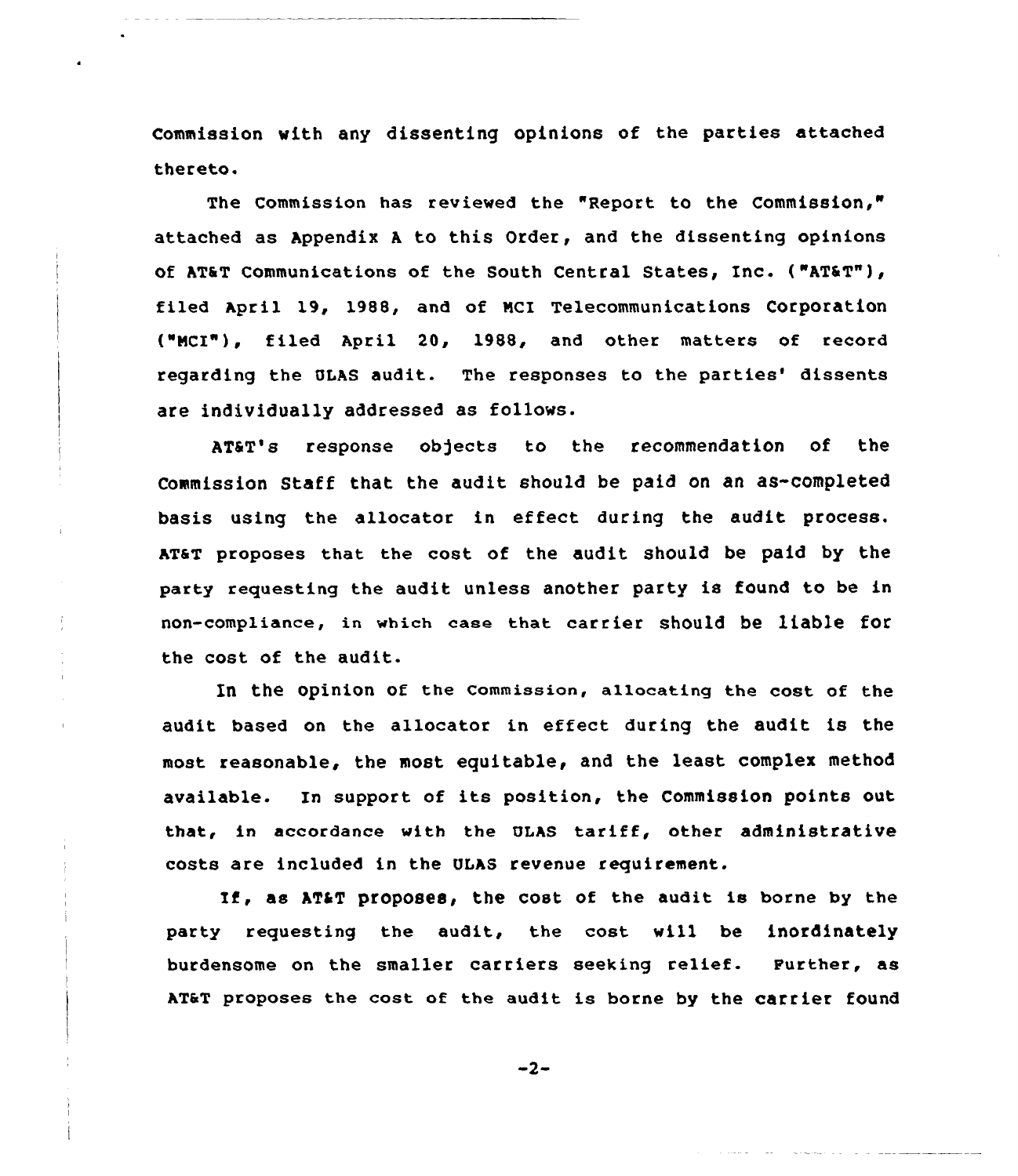to be in non-compliance with the tariff provisions, if audit results determine that all carriers are to some extent in non-compliance, then some allocation method would still have to be selected. Thus, the commission is of the opinion that the audit cost should be allocated on an as-completed basis based on the allocator in effect during the audit.

In its filed comments in response to the "Report of the Commission," HCI states that it believes that the ULAS audit adjustments should be implemented as soon as the audit of any carrier has been completed because true-ups implemented after all carriers are audited favor AT&T and disadvantage the non-dominant carriers.

In the opinion of the Commission, audit adjustments should be implemented only after all carriers are audited. This method is administratively simplest due to the )oint nature of the tariff. Further, as regarding other Commission-sanctioned audits, no action is taken on preliminary findings, but only after the final audit report is presented are any findings implemented.

NCI also proposes in its filed comments that producing further documentation on interexchange carrier networks and deposing appropriate knowledgeable persons on interexchange carrier networks may be beneficial to narrowing issues and expediting the audit.

In the opinion of the Commission, adequate attention was given to a phase of discovery during the informal conferences and cooperation between the two major carriers is doubtful. The Commission concludes that the ULAS audit which it authorized

 $-3-$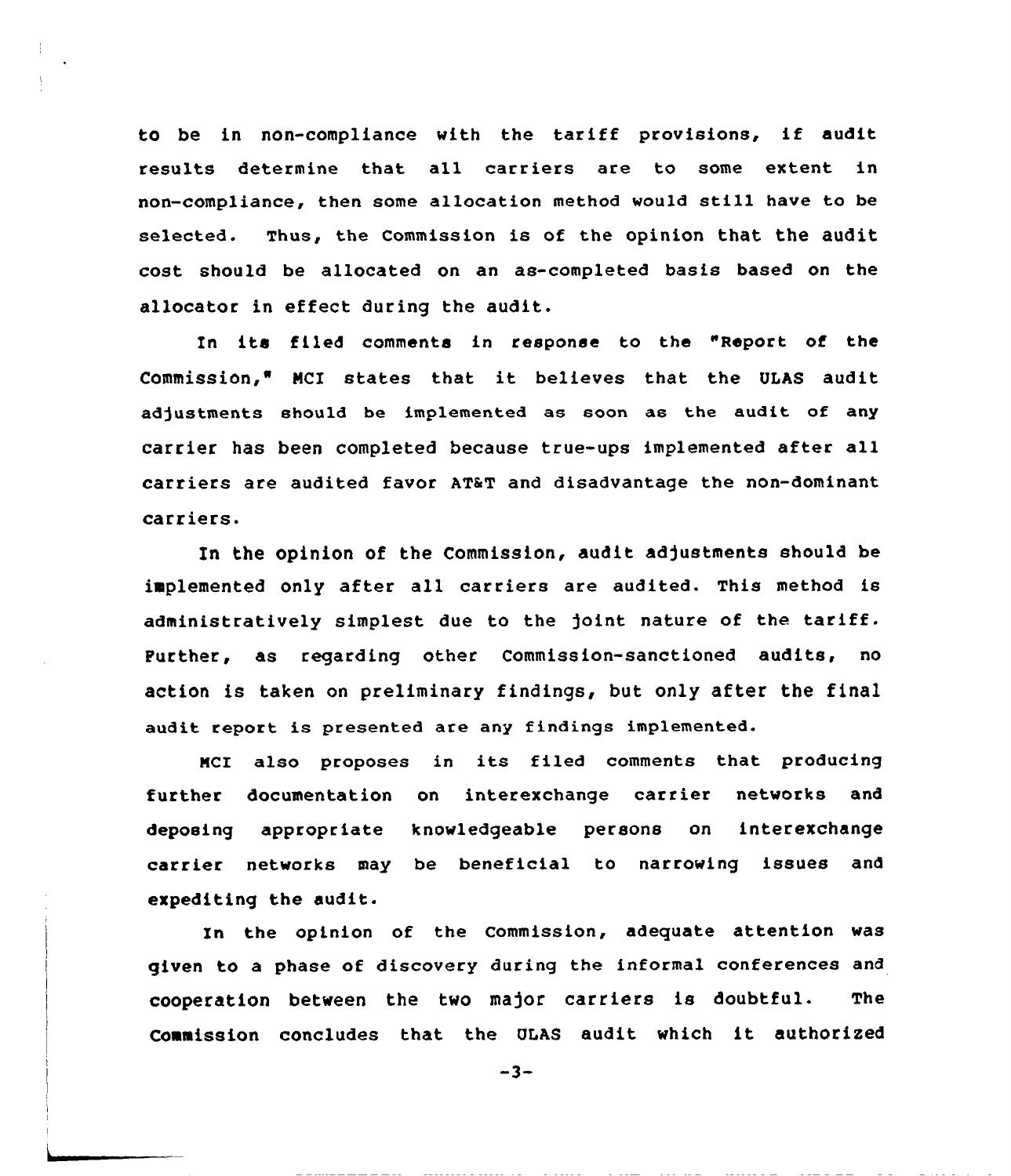should proceed so that an independent firm will collect and evaluate the information necessary to resolve the issues.

hs <sup>a</sup> result of its review, the Commission is of the opinion and finds that the task force recommendations as stated in the "Report to the commission" should be accepted. The Commission will entertain petitions for hearing on issues that the parties may wish to argue.

IT IS THEREFORE ORDERED that:

(l) The ULAS audit task force recommendations as set out in Appendix A be and hereby are approved.

(2) The parties retain the documents relevant to this audit until the investigation is concluded.

Done at Frankfort, Kentucky, this 3rd day of June, 1988.

PUBLIC SERVICE COMMISSION

Vice Chairma

**ATTEST:** 

Executive Director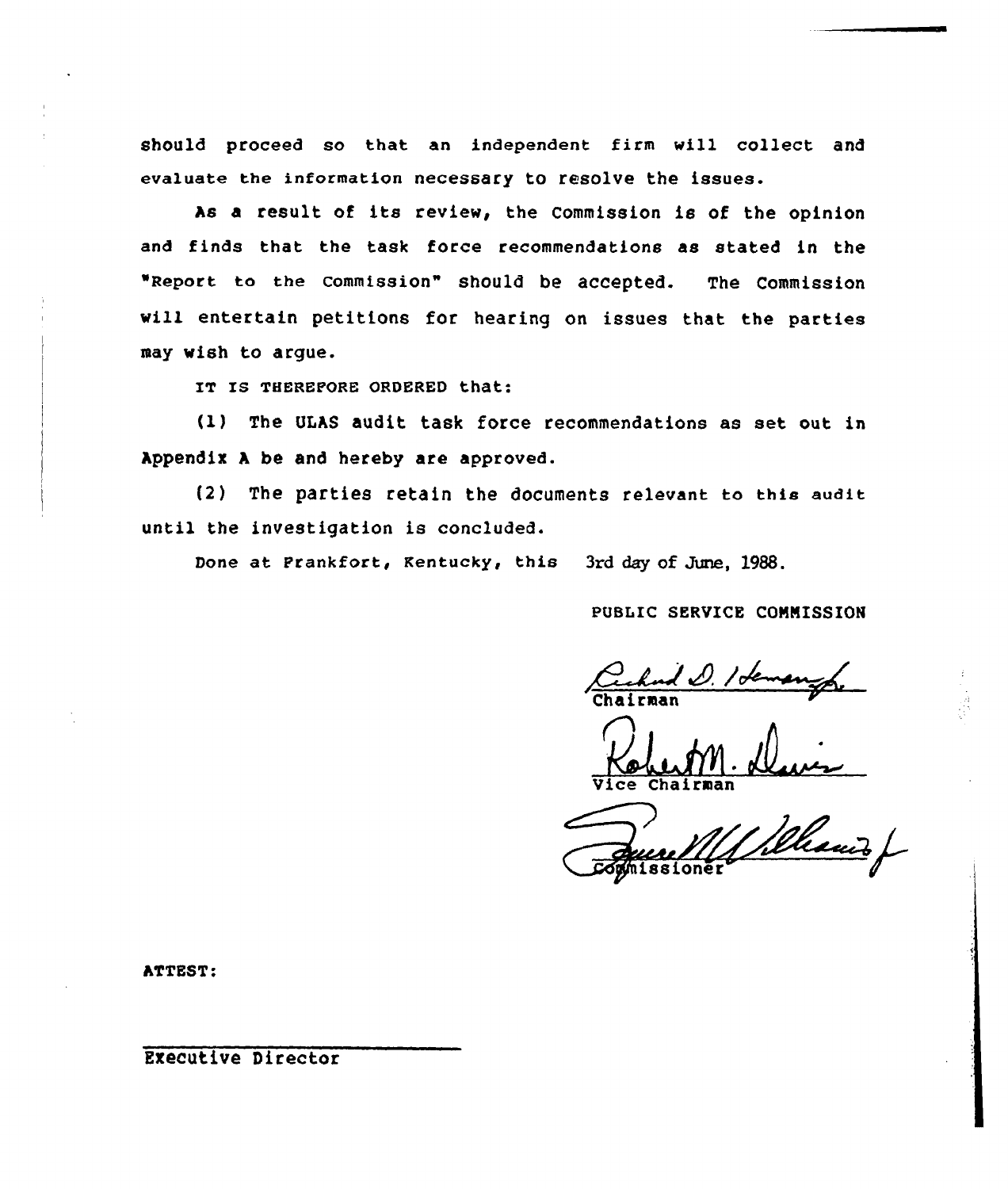## APPENDIX A

### APPENDIX TO AN ORDER OF THE KENTUCKY PUBLIC SERVICE COMMISSION IN ADMINISTRATIVE CASE NO. 316 DATED 6/3/88

#### REPORT TO THE COMMISSION

# RN AUDIT OF UNIVERSAL LOCAL ACCESS SERVICE CHANNEL REPORTS

ADMINISTRATIVE CASE NO. 316

#### INTRODUCTION

On April 30, 1987, the Commission released an Order in Case No.  $8838<sup>1</sup>$  that authorized a ULAS<sup>2</sup> audit pursuant to tariff<sup>3</sup> and created a task force to supervise the audit. The task force was directed to consider and make recommendations to the Commission concerning the scope of the audit, audit criteria, refunds and credits based on audit results, audit funding, an audit agent, and other matters that may arise.<sup>4</sup>

The initial Order in Administrative Case No. 3l6 provides that the Commission Staff ("Staff") assigned to this investigation vill act as a team and attempt to achieve a consensus among the parties on issues that must be resolved before an audit can be initiated. The Order further provides that in areas where a

- $\overline{2}$ Universal Local Access Service.
- <sup>3</sup> South Central Bell Telephone Company, Tariff 2J, Universal Local Access Tariff, Section J3. Rate Regulation, Page No. 2.
- 4 Order in Phase II of Case No. 8838, dated April 30, 1987, page 23.

 $\mathbf{1}$ An Investigation of Toll and Access Charge Pricing and Toll Settlement Agreements for Telephone Utilities Pursuant to Changes to be Effective January 1, 1984. Phase II.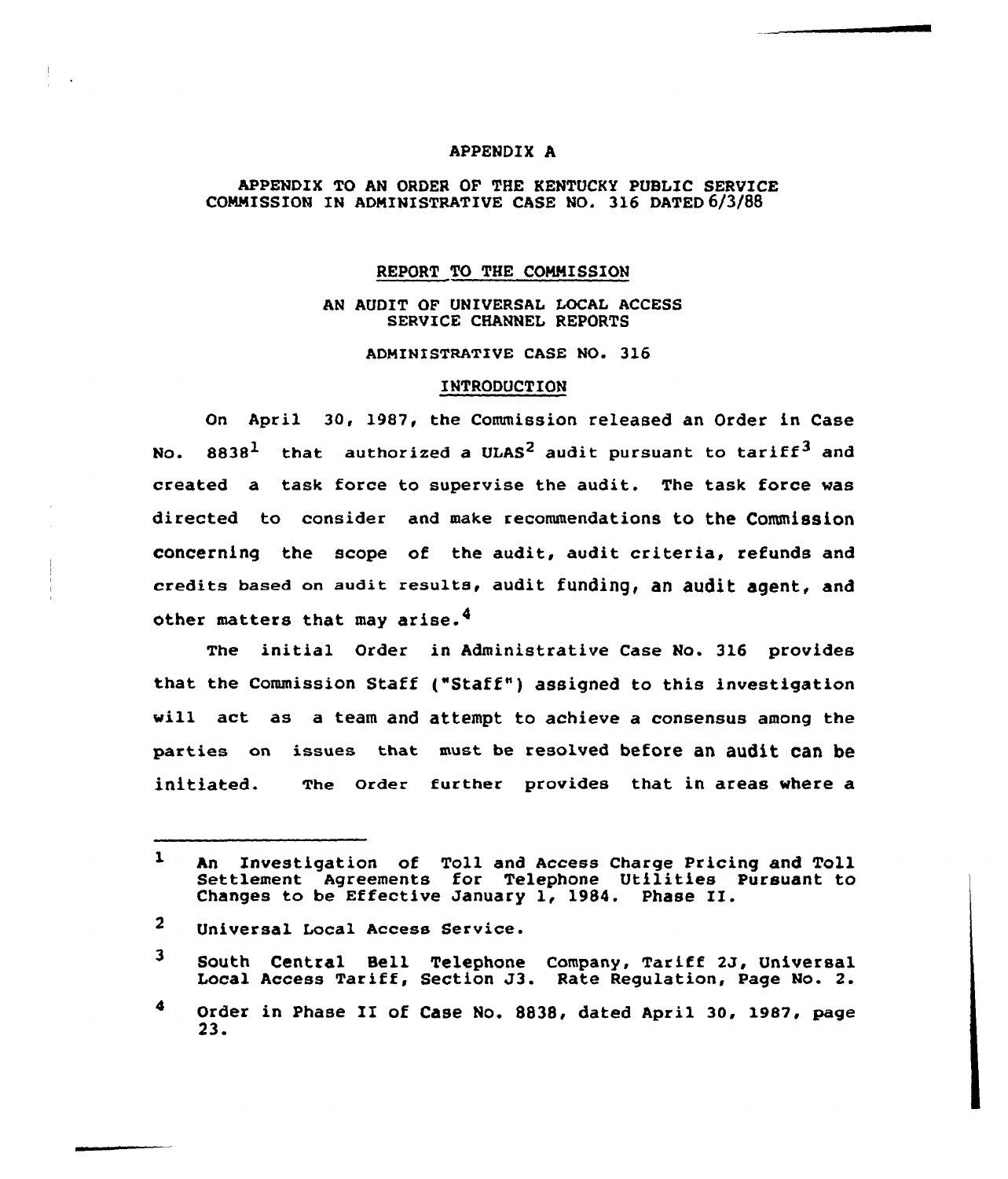consensus can be achieved, that recommendation should be made to the Commission, and in areas where a consensus cannot be achieved, the Staff should make a recommendation. In either case, the parties will be allowed to state any dissenting opinions.<sup>5</sup> The purpose of this report is to make those recommendations and to present to the Commission any dissenting opinions of the parties.

Upon submission of this report and any dissenting opinions to the Commission, the Commission will enter its decision concerning task force recommendations and entertain petitions for hearing on issues that the parties may wish to argue. Absent any petitions for hearing, or subsequent to hearing should such petitions be filed and granted, the Commission will authorise Staff to prepare a request for audit proposals ("RFP"). The parties vill be permitted to review the request for audit proposals and recommend changes prior to its release to bidders. Finally, the Commission will select an auditor from the bids it receives.

#### DISCUSSION

In order to begin this investigation, informal conferences were held on January <sup>5</sup> and 6. 1988, and on February 17, 1988. <sup>A</sup> list of those who attended the conferences is appended. In the order in which they appear in the initial procedural Order in Case No. 316, the issues are discussed, the positions of the parties are stated, and Staff's recommendations are presented.

 $-2-$ 

<sup>5</sup> An Audit of Universal Local Access Service Channel Reports, dated October 30, 1987, page 2.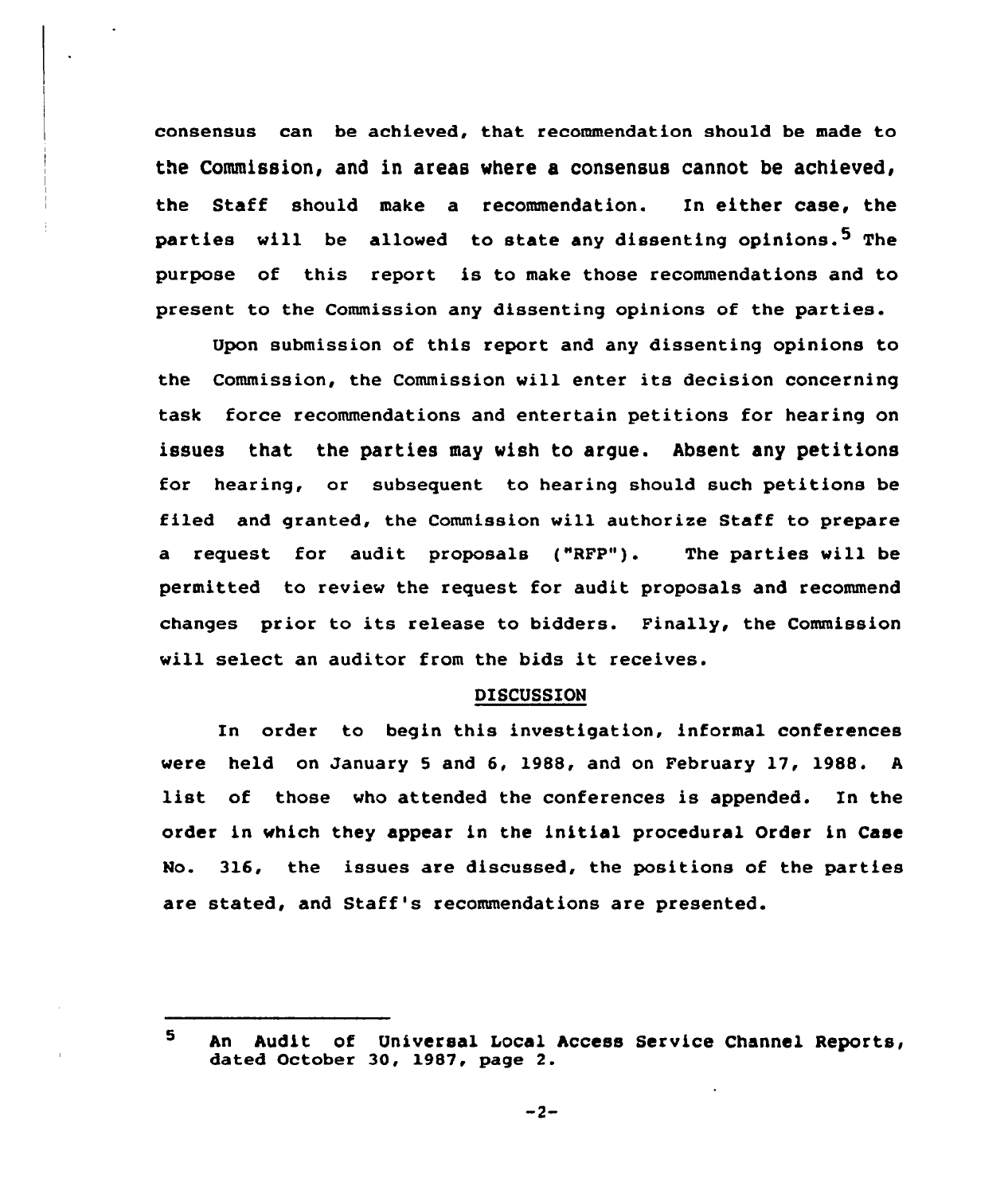## Scope of the Investigation

l. Should the ULAS audit be structured to include all or some interLATA carriers.

<sup>A</sup> consensus among the parties was reached that all carriers subject to the ULAS tariff should be audited.

Staff, therefore, recommends that all carriers subject to the ULAS tariff should be audited.

2. Should the ULAS audit proceed in stages beginning with AT&T and move to MCI, US Sprint and Allnet as necessary.

In its Order in Case No. 316, dated October 30, 1987, the Commission tentatively concluded that the ULAs audit should proceed in stages, beginning with AT&T and moving to MCI. US Sprint and Allnet, as necessary. Such an order of audit recognizes the relative size of these carriers and the consequent impact of any misreporting on ULAS allocations. Also, the Order contemplates it should allow <sup>a</sup> smooth audit process and may reduce audit costs.

A consensus among the parties was reached that, to the extent possible, the audit process should start with ATaT because it is the largest carrier.

staff concurs with the commission's tentative conclusion that the audit should proceed in stages, should begin with an audit of AT&T, and should include all carriers subject to the ULAS tariff.

3. Should a simultaneous audit be performed on all interLATA carriers.

 $-3-$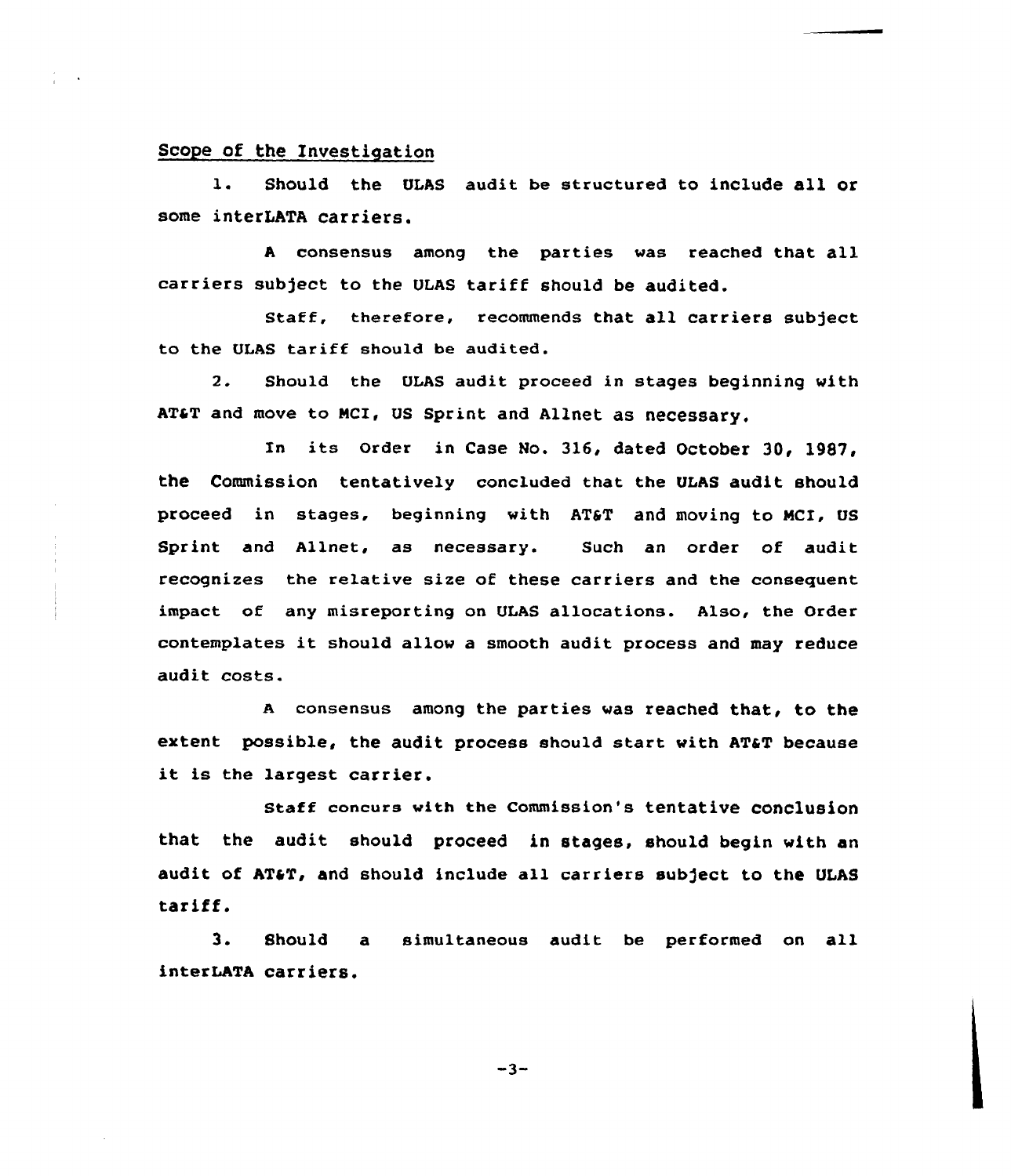Staff discussed its position regarding <sup>a</sup> simultaneous audit of all carriers in the context that it is dependent upon an auditor's work plan as to how an auditor's resources are assigned to the various carriers during the audit process. No party objected to Staff's position. Therefore, Staff recommends that the audit should begin with AT&T and include all other carriers subject to the ULAS tariff.

4. Should South Central Bell'a actions as pool administrator be investigated.

Consensus among the parties was reached regarding the role of South Central Bell as pool administrator. It is agreed by all that South Central Bell possesses certain information and knowledge that an auditor will need to access. The extent to which South Central Bell's actions as pool administrator are investigated may involve a check on the clerical accuracy of South Central Bell's calculations in rendering the QLAS bills.

> In its Order in Case No. 316, the Commission stated: At this point, it is not contemplated that the audit will include an investigation of South Central Bell's actions as pool administrator.<sup>6</sup>

Staff recommends that a check on the clerical accuracy of South Central Bell's calculations in rendering the VLAS bills should be performed by the auditor.

#### Audit Criteria

5. Discussion of the development of technical definitions and other guidelines as necessary to conduct the audit.

6 Ibid., page 4.

-4-

**State Comments**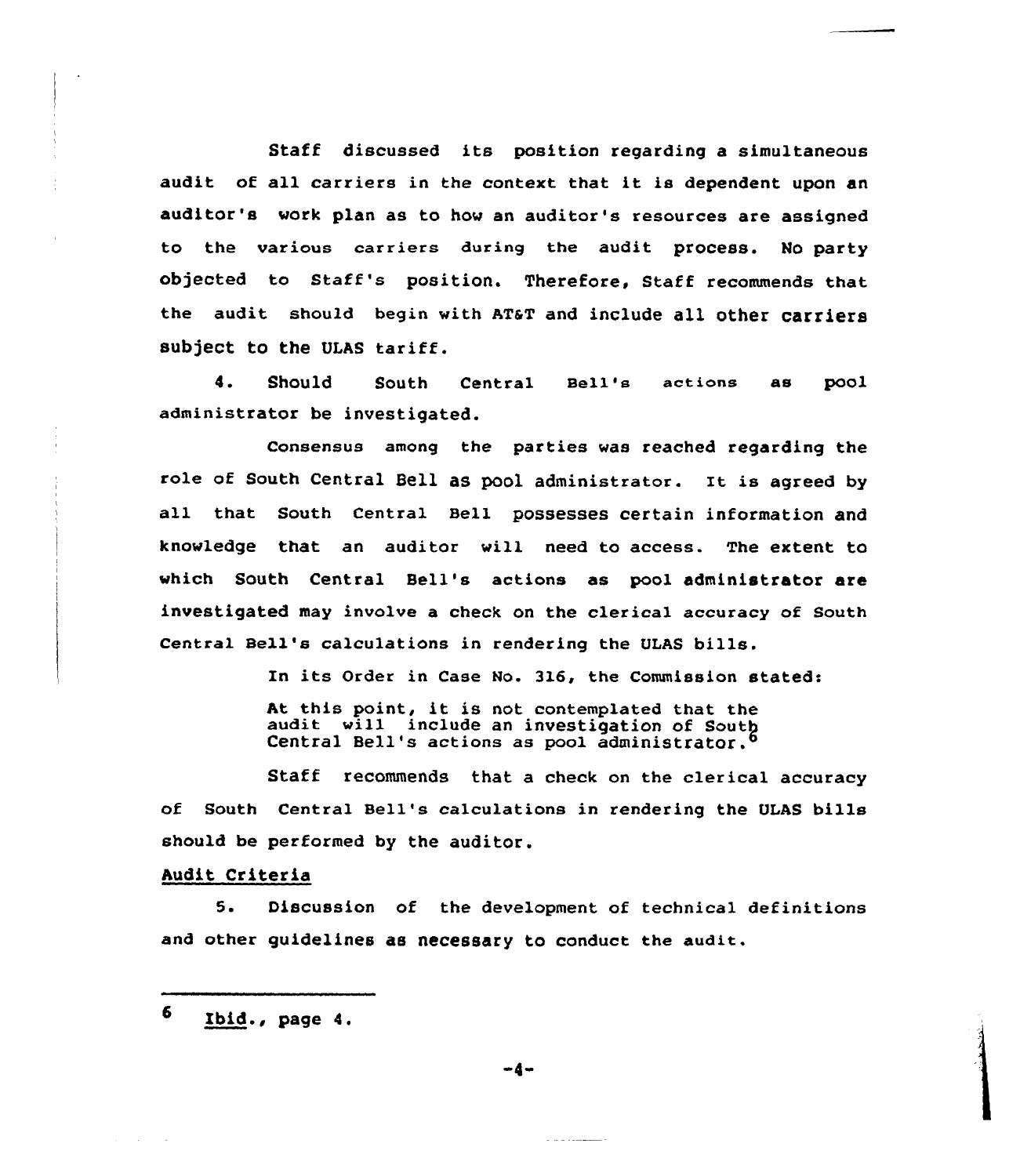The Commission, by Order<sup>7</sup>, provided that it would not offer guidance in this area beyond the terms and definitions contained in the ULAs tariff and associated implementation procedures issued by the pool administrator, and contemplated that the parties vill develop a set of definitions and other guidelines as necessary to conduct the DIAS audit.

NCI's position is that this is the first time the tariff definitions have been tested, other than by a single party applying the definitions, and that there may be interpretations or questions on vhat a definition means. Further, MCl is in the process of considering and evaluating various tariff issues and may, at some point, ask for a formal interpretation.

AT&T's position is that care should be exercised to interpret the tariff only and not revrite the tariff.

Staff recommends that the audit focus on those definitions vhich are provided by the VLAS tariff and implementation guidelines. Furthermore, in instances vhere the auditor requires clarification, such clarification should be requested from the Commission.

Refunds and Credits

6. Should true-ups be implemented immediately after the audit of a particular carrier is completed or only after all carriers are audited.

The Order of April 30, l987, in Case No. 8838, conditioned any true-up "on the shoving of ULAS channel count

 $\overline{\mathbf{z}}$ Ibid.

 $-5-$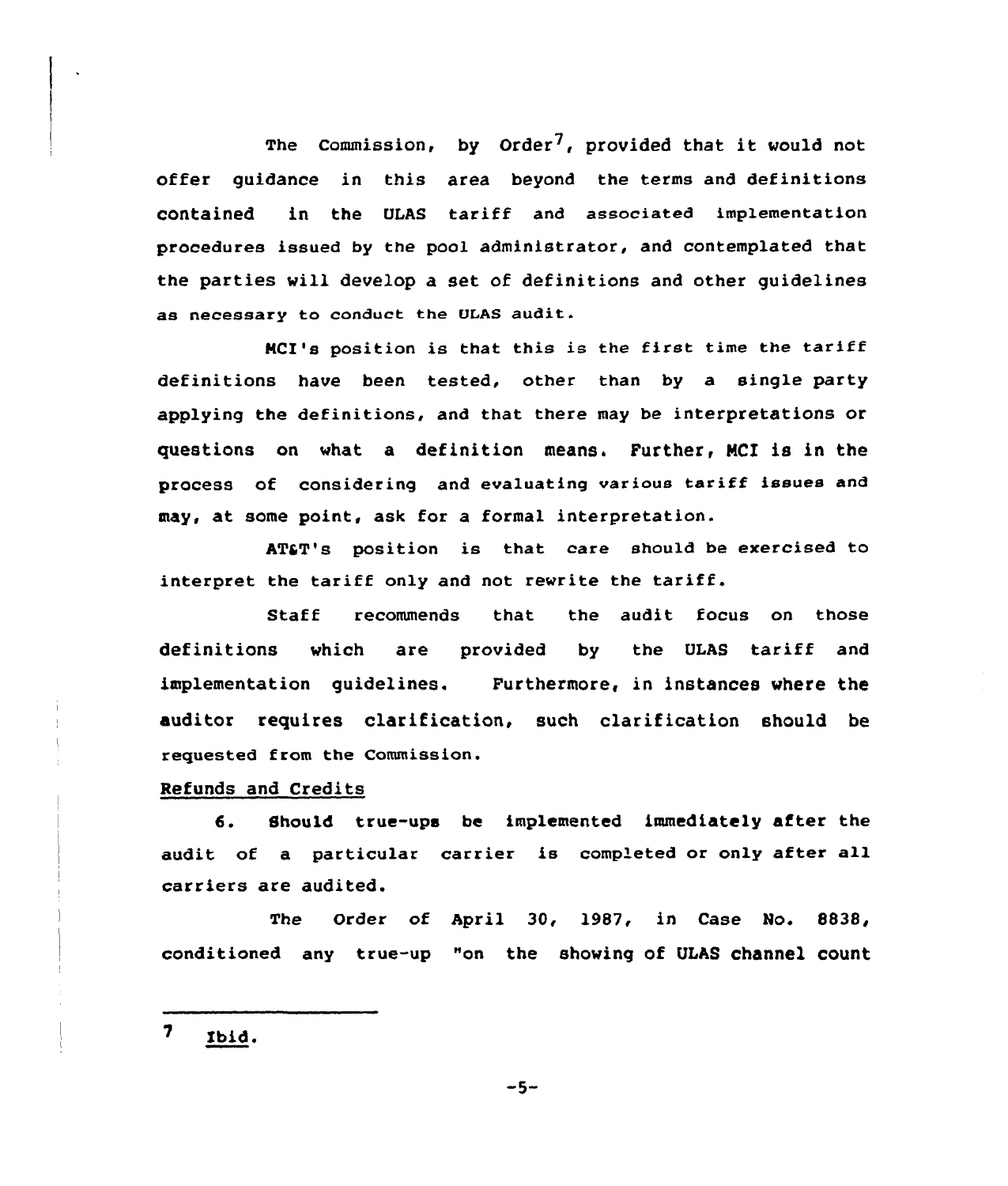misreporting."<sup>8</sup> The Order of October 30, 1987, in Case No. 316, stated "(t)he Commission will maintain this standard."<sup>9</sup>

AT&T's position is that true-ups would be implemented only after all carriers are audited and NCI's position is that adjustments should be made as the audit of each carrier is completed.

Staff recommends that true-ups should be implemented only after all carriers are audited.

7. Should some standard of materiality be established.

Staff's recommendation is, with regard to the materiality of final audit results, that a true-up should be made based on actual results. Mith regard to materiality as it relates to statistical sampling of channel count reports, Staff's recommendation is to defer the issue until the RFP is developed. NCI reserved comment on the issue of materiality until the appropriate time. AT&T also deferred a position on this issue. Audit Funding

8. Discussion of the timing and method of cost recovery.

South Central Bell requested that the ULAS audit bills be paid directly by the carriers and that South Central Bell not be the conduit for payment.

Staff's position is that the discussion of the method of payment may be premature and dependent upon the terms of a

<sup>8</sup> Order in Phase II of Case No. 8838, dated April 30, 1987, page<br>26.  $\mathbf{9}$ 

<sup>-</sup>o.<br>An Audit of Universal Local Access Service Channel Reports<br>dated October 30, 1987, page 5.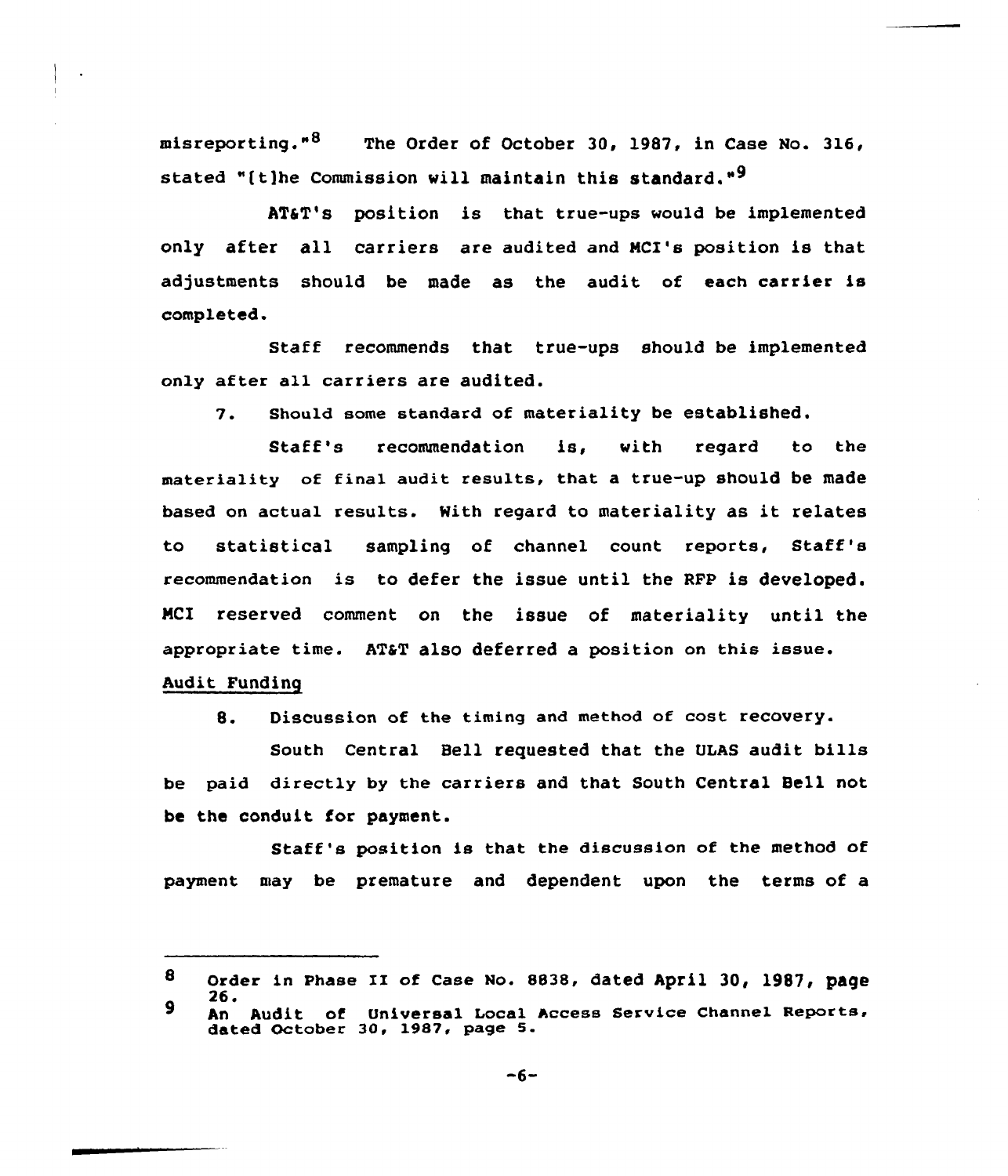contract with an auditor. Staff recommends that the issue of timing and method af cost recovery be deferred until such time as a contract with an auditor is negotiated.

9. How should the cost of the audit be allocated among the parties.

The Order in Case No. 316, stated:

"Xt is the Commission's tentative conclusion that the cost of the audit should be recovered from interLATA carriers through ULAS charges. However, the Commission will entertain other recommendations such as that each carrier<br>finance the cost of its audit or that any finance the cost of its audit or that any carrier{s) seeking an audit of gsother carrier finance the cost of the audit."

NCI's position regarding the allocation of the cost af the audit is that the current channel count allocator is not a fair and accurate measurement of usage and that the carriers should pay the total cost of the audit based on the allocator adopted in Administrative Case No.  $311.^{11}$  AT&T's position regarding the allocation of the cost of the audit is bifurcated. On one hand, AT&T believes the "cost causer" should pay the entire cost of the audit, but on the other hand AT&T stated that if AT&T is found in substantial noncompliance, AT&T will pay the entire cost of the audit, provided that NCI assumes a similar risk.

Staff recommends that the audit should be paid on an as-completed basis using the allocator in effect during the audit process.

 $-7-$ 

 $10$  Ibid.

 $11$ Investigation of InterLATA Carrier Billed Minutes of Use as a OLAS Allocator.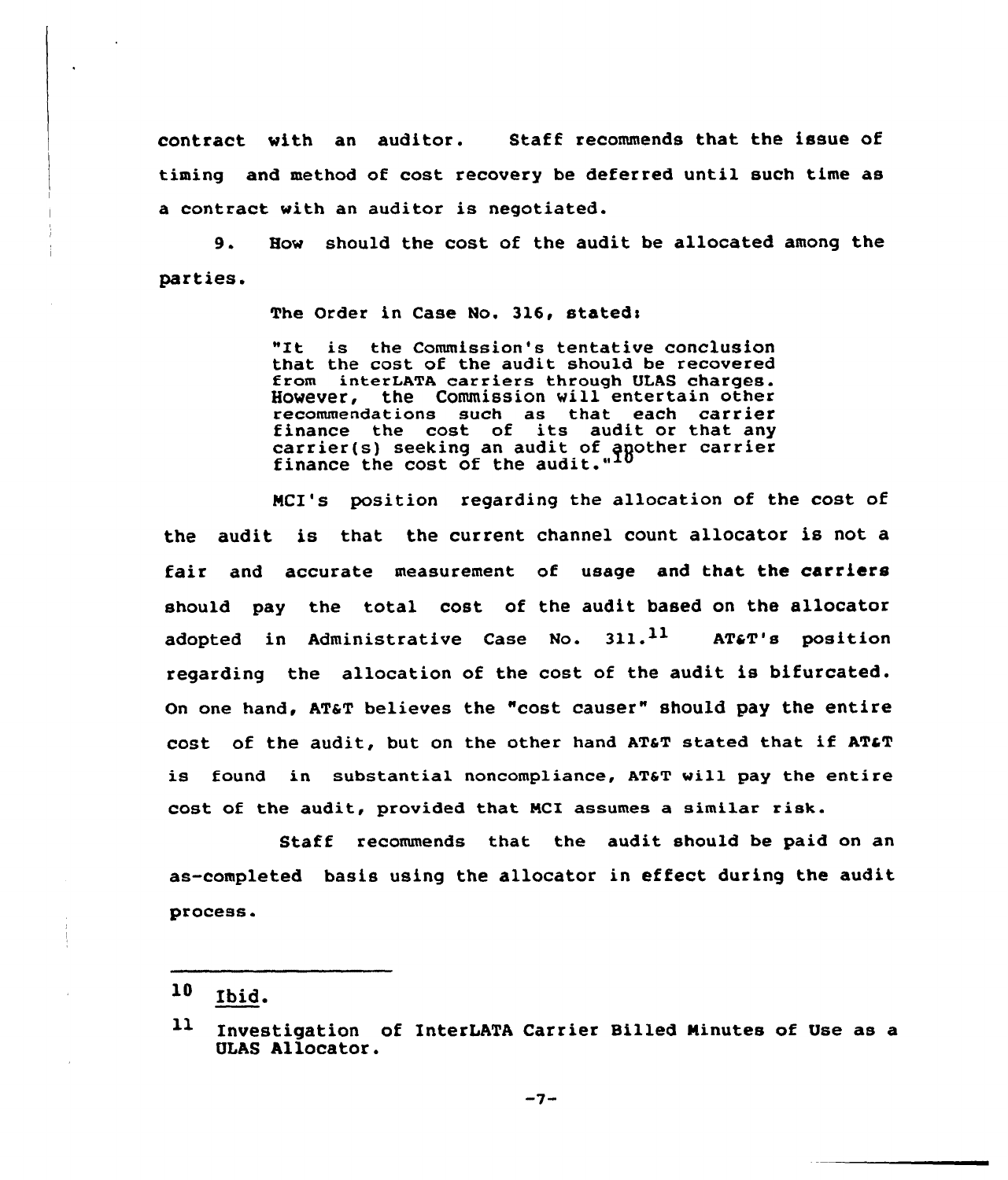10. If the audit results demonstrate that a carrier underreported its channel count causing other carriers to pay more than its properly allocated share, should the carrier that underreported be required to pay interest to the other carriers that have been affected.

Staff's position is, in considering the time value of money, there should be some market rate of interest applied. MCI's position is the interest rate to be charged should be the market value of money and AT&T's position is that both the legal issue as to whether or not interest applies in this situation, and Commission precedence are considerations to be addressed before either the market rate or statutory rate is applied. South Central Bell raised the issue that a late payment/penalty rate is provided in the tariff. Staff and all parties agreed that there is a time value of money and expressed concern over hov it can be applied in this situation.

Staff recommends that this issue be addressed at a later date by the auditor.

# Audit Agent

should a consultant be retained to conduct the ULAs 11. audit.

zn the Order in Administrative Case No. 316, "ft)he Commission concludes that it should contract with <sup>a</sup> consultant to conduct the ULAS audit. $1^2$ 

 $\mathbf{12}$ An Audit of Universal Local Access Service Channel Reports, dated October 30, 1987, page 6.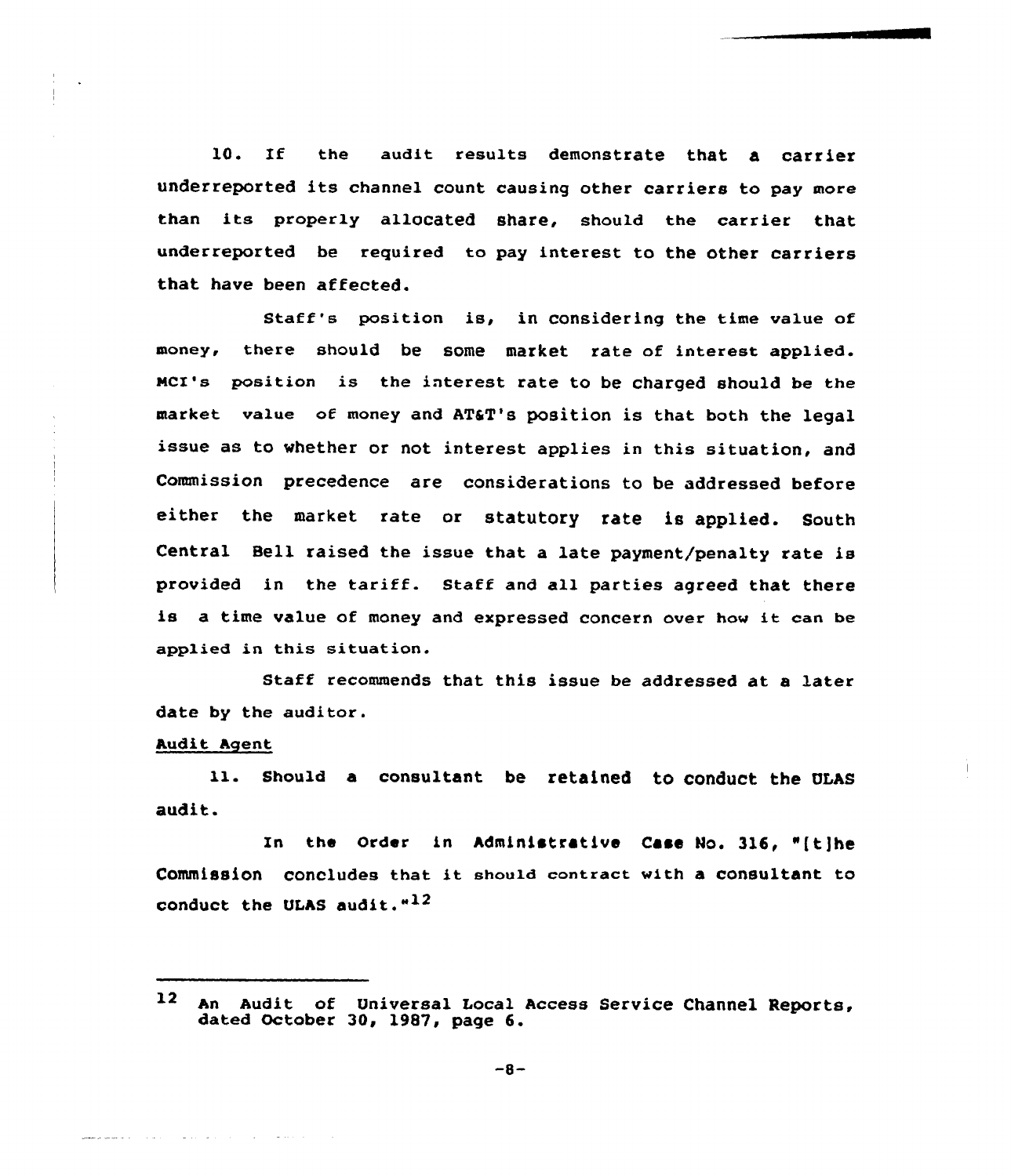Therefore, Staff recommends that an independent auditor should be retained to conduct the audit.

12. What process should be used to select a consultant.

Staff recommends that the selection of the auditor should mirror the current auditor selection process as it relates to management audits. Staff recommends using the management audit bidders list, supplemented by firms suggested by the parties, for the group of firms to receive the RFP.

From the firms that submit a bid proposal, various criteria vill be used to evaluate the best proposals. The bid proposals vill then be narrowed to four firms who will be asked to make oral presentations to the Commission and Staff, and then the final selection will be made.

The bid proposals vill also be provided to the carriers and the carriers vill be invited to make comments on and recommendations regarding the proposals. If the parties can agree on an audit firm, Staff will recommend to the Commission that that firm be retained to conduct the audit.

No party objected to this selection process.

13. Discussion of criteria that should be used to select a consultant.

Staff recommends using criteria similar to those used in selecting a management audit firm such as, for example, hov the firm intends to address the scope, the comprehensiveness of the work plan, the qualifications and background of the firm, the cost of the audit and any conflict of interest concerns. No party objected to these criteria.

 $-9-$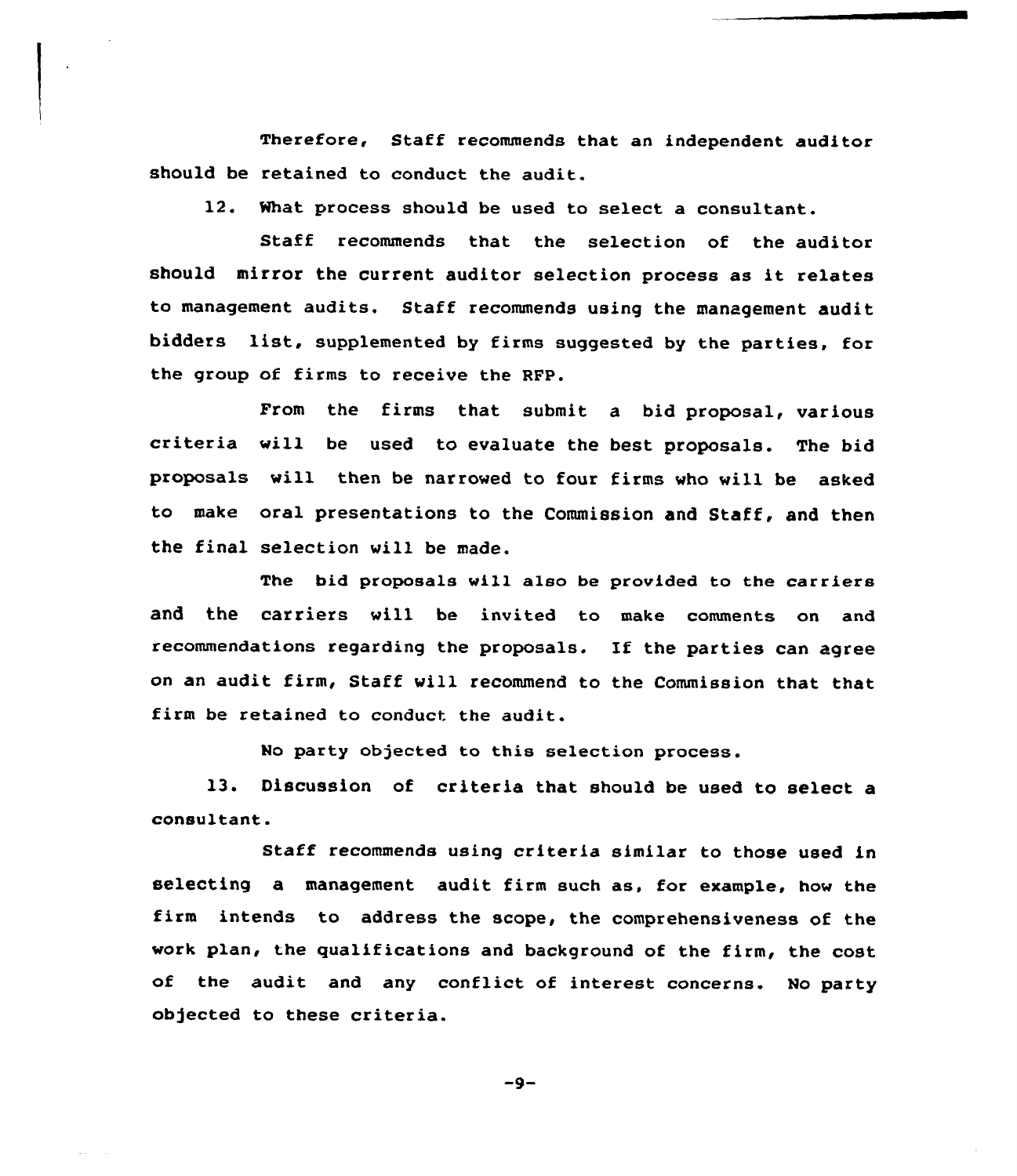14. Bov should the consultant coordinate activities with the audit task force, and what role should the participants have in the audit.

Staff recommends that it coordinate the audit and be the sole point of contact for the audit firm.

The role of the participants in the audit should be similar to that of the audited firm in the management audit context. The participation of South Central Bell vill be limited to ansvering questions, providing information about the tariff and the implementation guidelines, and producing documents and supporting calculations. The role of the carriers as participants in the audit vill be to answer data requests, to have relevant company personnel available for interviews and to produce documents.

Staff further recommends that the participants be invited to file comments on both interim and final reports and be able to cross-examine the auditor at any hearing that may occur.

No party objected to this process.

# Other Matters

15. Should a phase of discovery be allowed as a preliminary to the audit process.

During the first informal conference, the discussion among the parties regarding a phase of discovery vhich vould precede a formal audit resulted in a meeting of technical representatives of the major parties to develop a data request to be simultaneously answered by AT&T and MCI. Confidentiality agreements were executed between AT&T and MCI, and January 25,

 $-10-$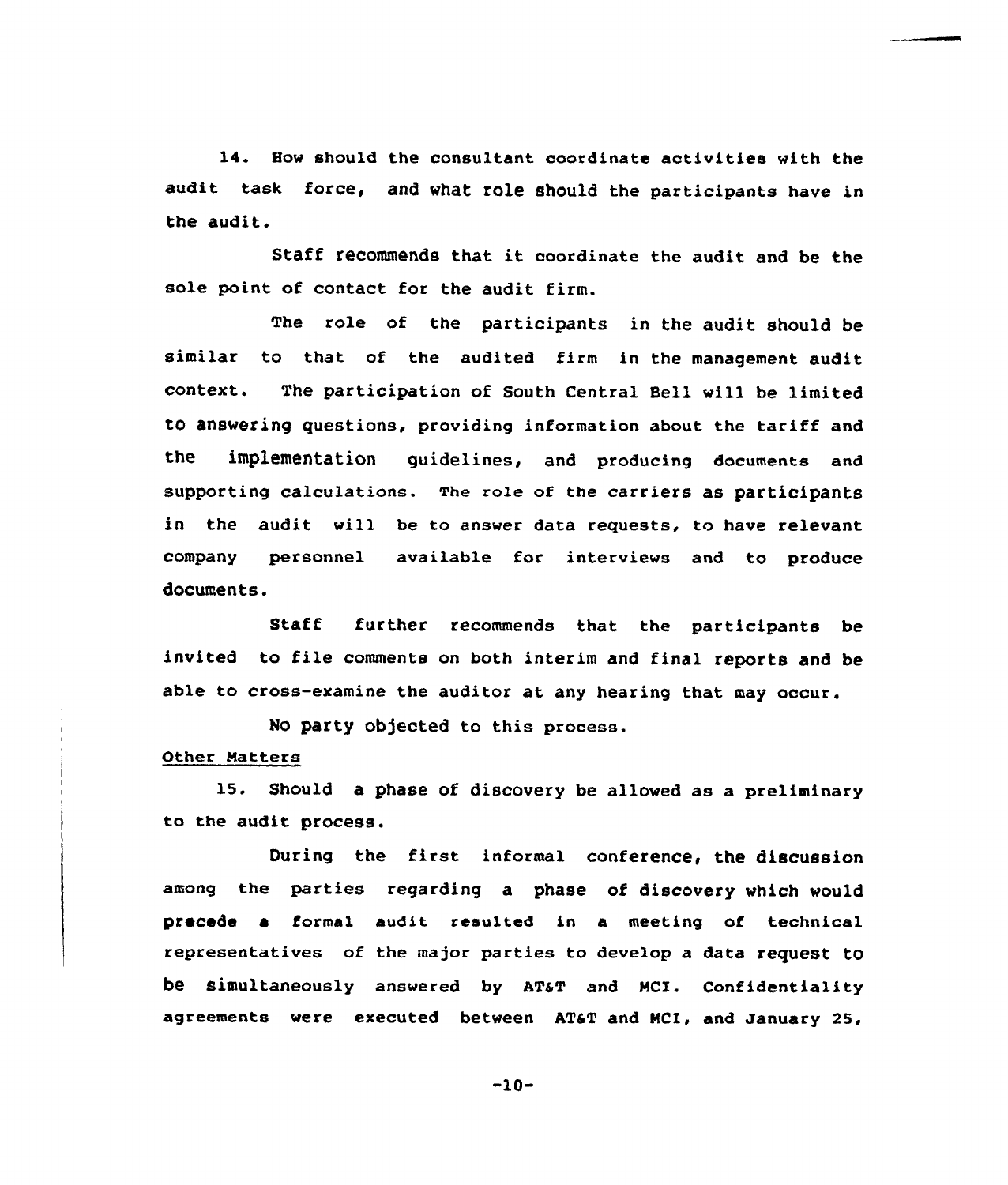1988, was established as the latest date to answer the data request.

All parties were in agreement that a phase of discovery, and perhaps this data request in particular, could serve to create a more narrowed, focused, limited scope audit which would benefit all parties involved.

During the second informal conference, the assessment of the data request responses was discussed by the parties. NCI's assessment of AT&T's response to the data request was that the answers to the questions vere helpful but had limited usefulness. MCI's position was, and AT&T concurred, there was nothing further to be gained through the discovery process.

Staff recommends that the audit proceed without any further consideration being given to a phase of discovery.

#### Procedural Issues

16. Discussion of the development of a request for proposal.

During the first informal conference, Staff presented the process of developing a RFP in the management audit context. It will be Staff's responsibility to develop <sup>a</sup> draft RFP and furnish it to all carriers and other Task Force members. All parties vill be provided an opportunity to comment on the RFP and to make recommendations concerning changes. Staff will review the proposed changes along with the Commission and then develop a final RFP. The Commission will issue the final RFP to the potential bidders.

 $-11-$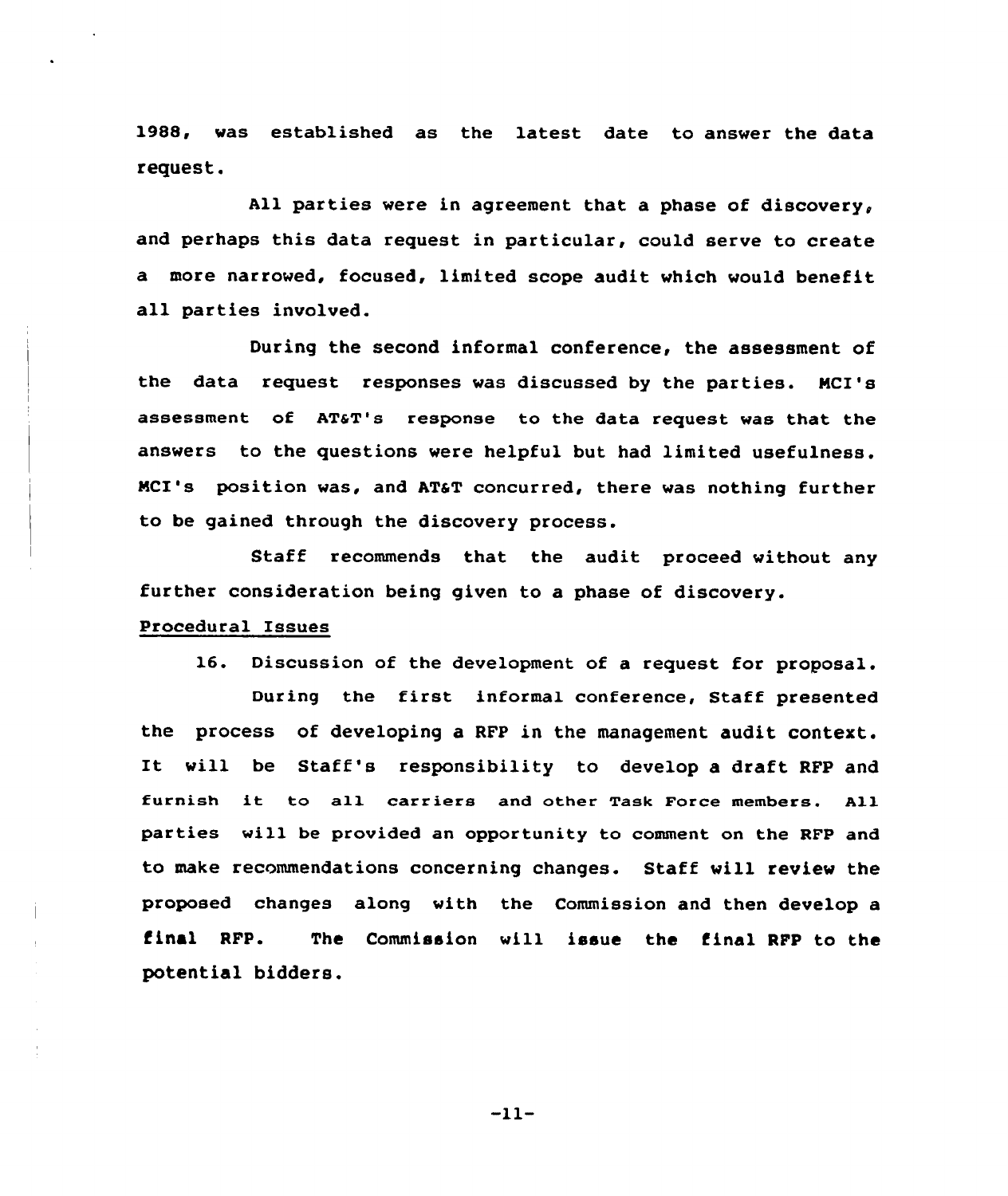Staff recommends the use of the same procedure for developing a RFP in the management audit context for the ULAS audit and no party objected.

17. What, if any, other matters should be discussed with regard to the procedural issues of the ULAS audit.

As a further procedural issue, Staff discussed during the first inEorma1 conference the retention of the documents maintained by the carriers and by South Central Bell which create an audit trail to support the channel reports. The tariff provides a retention period for the documentation and Staff stressed the importance of retaining the documentation beyond this retention period while this matter is being investigated. All parties conceded to the retention of the documentation during this investigation.

Staff recommends that the parties be ordered to retain the documents necessary to create an audit trail beyond the three year retention period and until such time as the investigation is concluded.

-12-